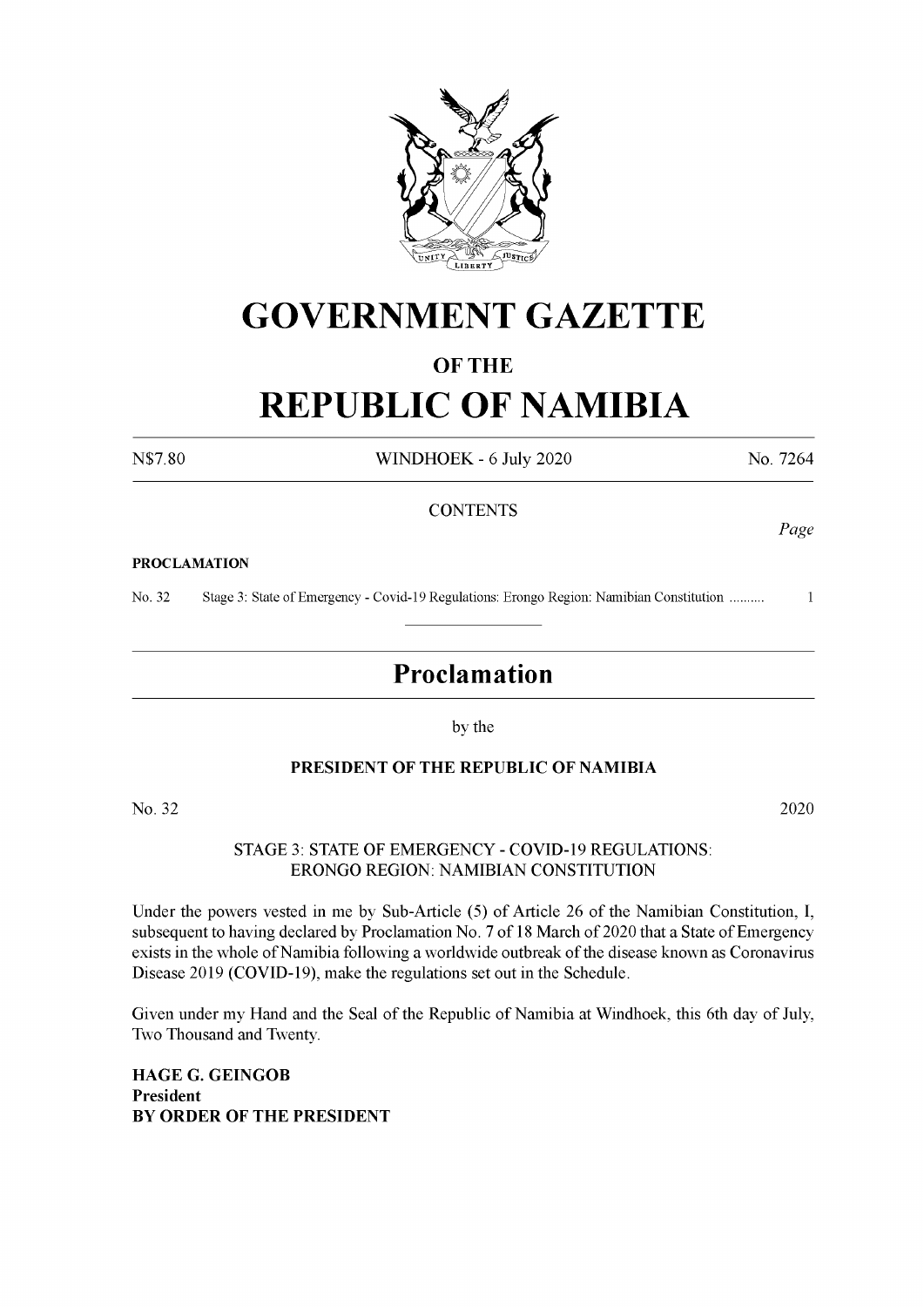#### **SCHEDULE ARRANGEMENT OF REGULATIONS**

- 1. Definitions
- 2. Application of regulations
- 3. Specified period
- 4. Restrictions on learning in Erongo region
- 5. Wearing ofmasks
- 6. Gatherings
- 7. Restrictions relating to liquor
- 8. Restrictions relating to certain businesses, operations and activities
- 9. Additional provisions relating to workplace
- 10. Restrictions relating to entry into or departure from Erongo region
- 11. Public transport
- 12. Offences and penalties
- 13. Savings and transitional provisions
- 14. Applicability of certain provisions of State of Emergency-COVID-19 Regulations
- 15. Regulations to bind State

#### **Definitions**

**1.** In these regulations -

"authorised officer" means -

- (a) the Director referred to in section 32 ofthe Disaster Risk Management Act, 2012 (Act No. 10 of 2012);
- (b) a member ofthe Namibian Police as defined in section <sup>1</sup> ofthe Police Act, 1990 (Act No. 19 of 1990);
- (c) a member of the municipal police service referred to in section  $43C$  of the Police Act, 1990 (Act No. 19 of 1990);
- (d) a member of the Defence Force as defined in section 1 of the Defence Act, 2002 (Act No.1) of 2002);
- (e) a correctional officer as defined in section <sup>1</sup> ofthe Correctional Service Act, 2012 (Act No. 9 of 2012);
- (f) an immigration officer as defined in section <sup>1</sup> ofthe Immigration Control Act, 1993 (Act No. 7 of 1993);
- (g) an officer as defined in section <sup>1</sup> of Customs and Excise Act, 1998 (Act No. 20 of 1998) charged with the responsibility of enforcing the customs and excise legislation; and
- (h) any other staffmember designated or person appointed as an authorised officer under section 32 of the Disaster Risk Management Act, 2012 (Act No. 10 of 2012);

"COVID-19" means the coronavirus disease of 2019 which is caused by severe acute respiratory syndrome coronavirus 2 (SARS-CoV-2);

"Erongo region" means the Erongo region specified in Column 2 of Schedule <sup>1</sup> to the Regional Councils Act, 1992 (Act No. 22 of 1992);

<sup>&</sup>quot;critical services" means the services listed as critical services in Annexure A;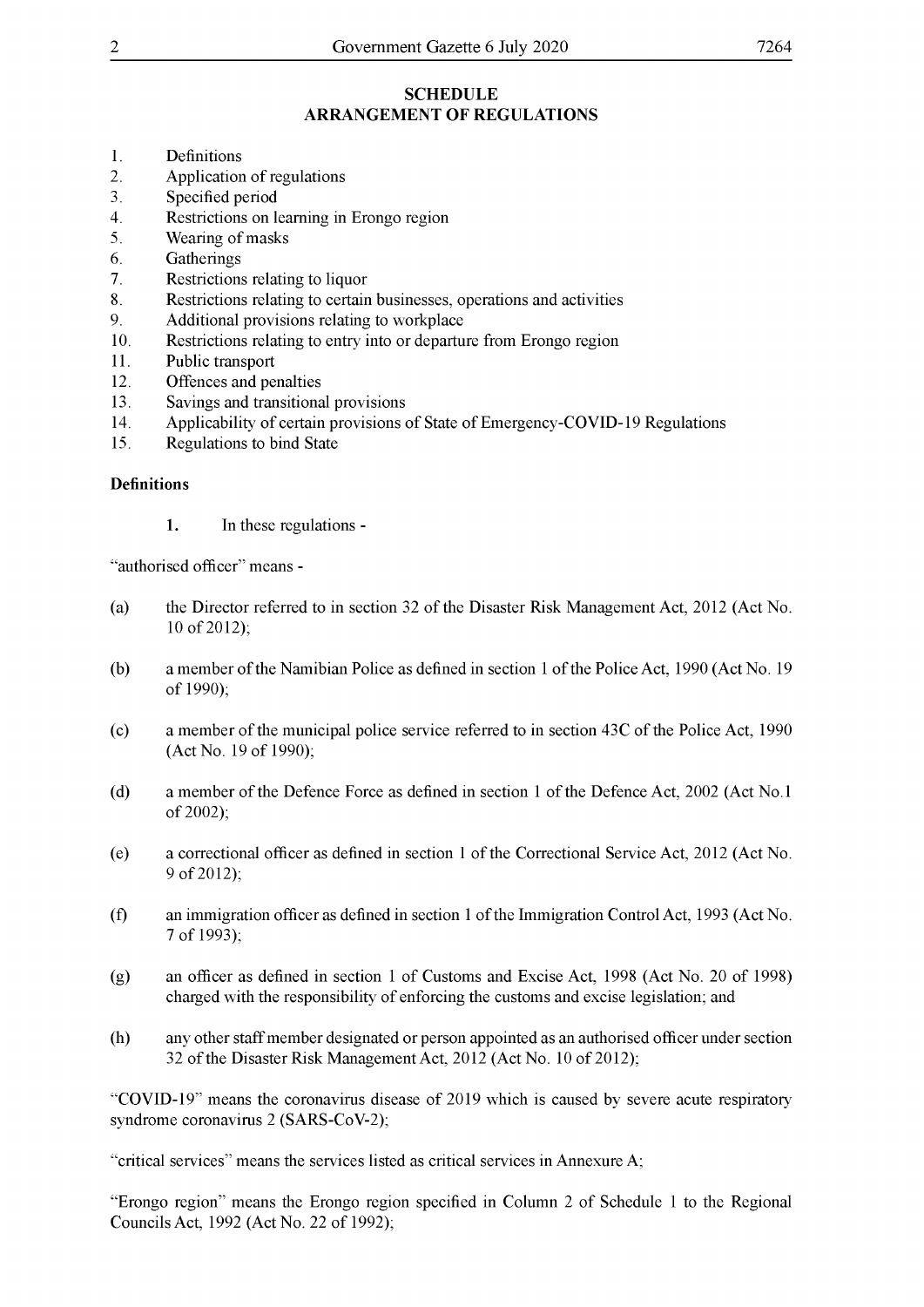"essential goods" means the goods listed as essential goods in Annexure B;

"head ofthe institution" means the administrative head of a public institution and the chief executive officer or the equivalent of a chief executive officer of a private institution;

"higher education institution" means a higher education institution as defined in section (1) ofthe Higher Education Act, 2003 (Act No. 26 of 2003);

"liquor" means any spirits, wine, beer, cider or other beverage, including a traditional beverage, and intended for human consumption but excludes any substance that contains alcohol but used or is intended to be used for medicinal purposes;

"mask" means a covering made of any suitable material that is worn on and around a person's nose and mouth so as to fully cover that person's nose and mouth for purposes of preventing the transmission of the severe acute respiratory syndrome coronavirus 2 (SARS-CoV-2);

"restricted area" means the local authority areas of Arandis, Swakopmund and Walvis Bay including the portion of the main tarred road that connects the local authority areas of Arandis and Swakopmund and which portion is situated outside these two local authority areas, as well as the strips of land of five kilometers on either side of that portion of the road;

"school" means a school as defined in section 1 of the Education Act, 2001 (Act No. 16 of 2001);

"specified period" means the period referred to in regulation 3 and indicating Stage 3 of the State of Emergency as determined by Cabinet; and

"vulnerable employee" means a pregnant employee, an employee who is a nursing mother, an employee with a preexisting condition such as a heart disease, high blood pressure, respiratory problems, obesity, diabetes, tuberculosis or a condition which might compromise the immune system of the employee.

#### **Application of regulations**

**2.** (1) Except where otherwise indicated, these regulations apply to the whole Erongo region during the specified period.

(2) If there is a conflict between the provisions of these regulations and any other law the provisions of these regulations prevail: Provided that any later regulations made under Article 26(5) of the Namibian Constitution will prevail if it is in conflict with these regulations.

#### **Specified period**

**3.** The specified period starts at 00:00 on 7 July 2020 and ends at 24:00 on 3 August 2020.

#### **Restrictions on learning in Erongo region**

**4.** (1) During the specified period all schools, higher education institutions and other educational institutions in the restricted area must remain closed.

- (2) In the Erongo region, excluding the restricted area, during the specified period -
- (a) schools and educational institutions providing early childhood development learning, pre-primary learning and primary education at grade one to three levels may resume face to face learning on 7 July 2020;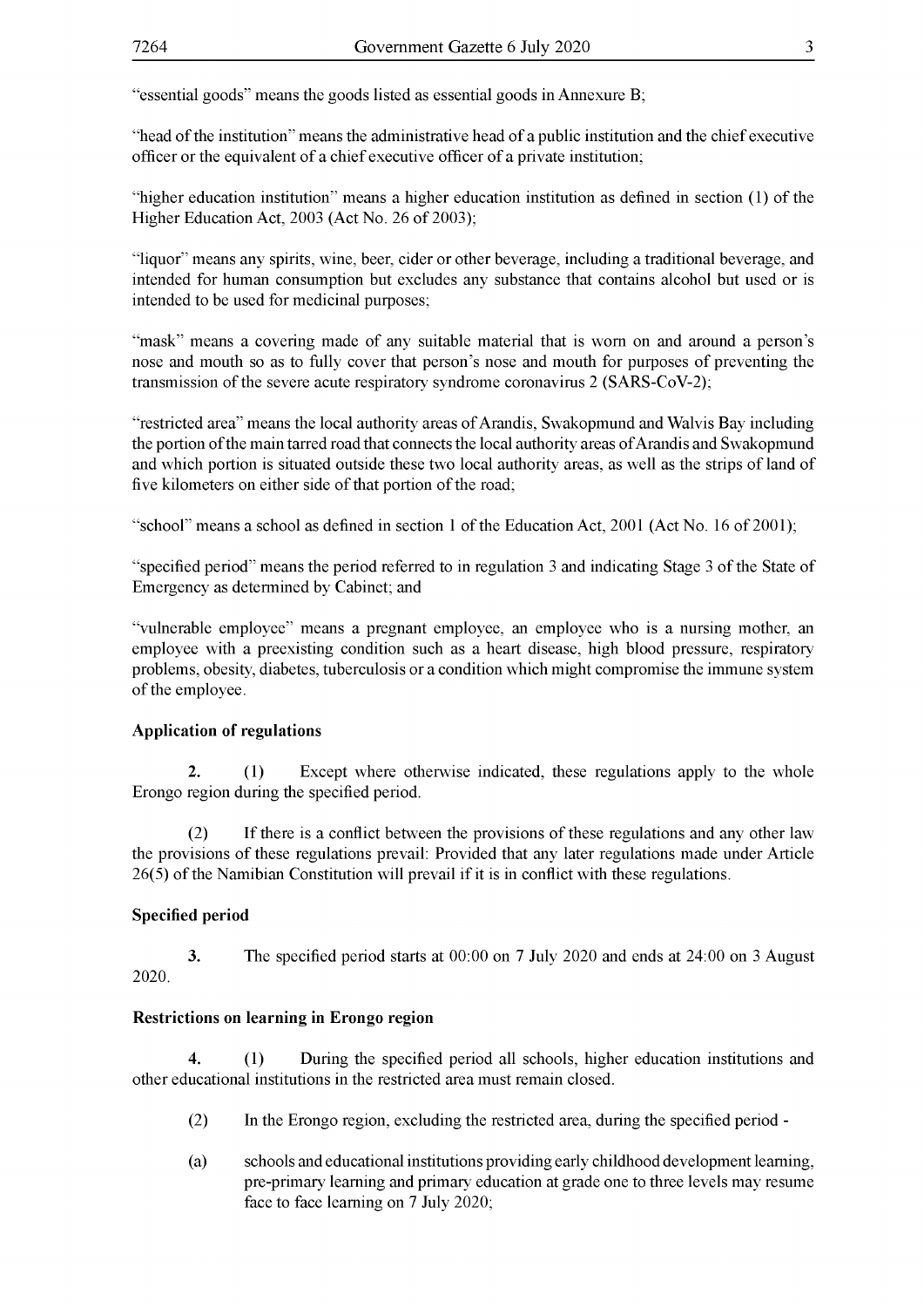- (b) schools and educational institutions providing primary education at grade seven level secondary education at nine level must remain closed but may resume face to face learning on 20 July 2020;
- (c) schools and educational institutions providing primary education at grade four, five and six level and secondary education at grade eight and 10 levels must remain closed but may resume face to face learning on 3 August 2020.

(3) The closure ofschools, higher education institutions and other educational institutions contemplated in subregulation (1) and (2) does not prevent -

- (a) in the case of a state school, the relevant minister responsible for education; and
- $(b)$  in any other case, the governing body of the school or institution in question,

from employing other alternative forms of learning that do not involve the physical presence of learners or students at the schools or institutions.

(4) Every head ofa school, higher educational institution and other institution referred to in subregulation (2) must ensure that all persons accessing the premises and services ofthe respective school, higher educational institution and other institutions at all times adhere to the measures to combat, prevent and suppress the spread of COVID-19 as specified in and under these regulations.

#### **Wearing of masks**

**5.** (1) During the specified period every person must wear a mask whenever he or she is at or in a public place.

(2) During the specified period, wearing of a see-through face shield is permitted, provided that a mask is worn together with the face shield.

(3) An authorised officermay instructapersonwho is notwearing amask as contemplated in subregulation (1) or (2) to wear a mask or to leave the public place.

(4) A person who fails or refuses to comply with an instruction given under subregulation (3) commits an offence and is on conviction liable to a fine not exceeding N\$2 000 or imprisonment for a period not exceeding six months or to both such fine and such imprisonment.

#### **Gatherings**

- **6.** (1) For the purpose of this regulation, "gathering", in relation to -
- (a) the restricted area means a group of more than 10 persons; and
- (b) the Erongo region, except for the restricted area, means a group of more than 50 persons,

who meet for a common purpose.

- (2) During the specified period, all gatherings are prohibited, except where -
- (a) all persons at the gathering are members of the same household gathered at their place of residence;
- (b) persons are gathered at their workplace;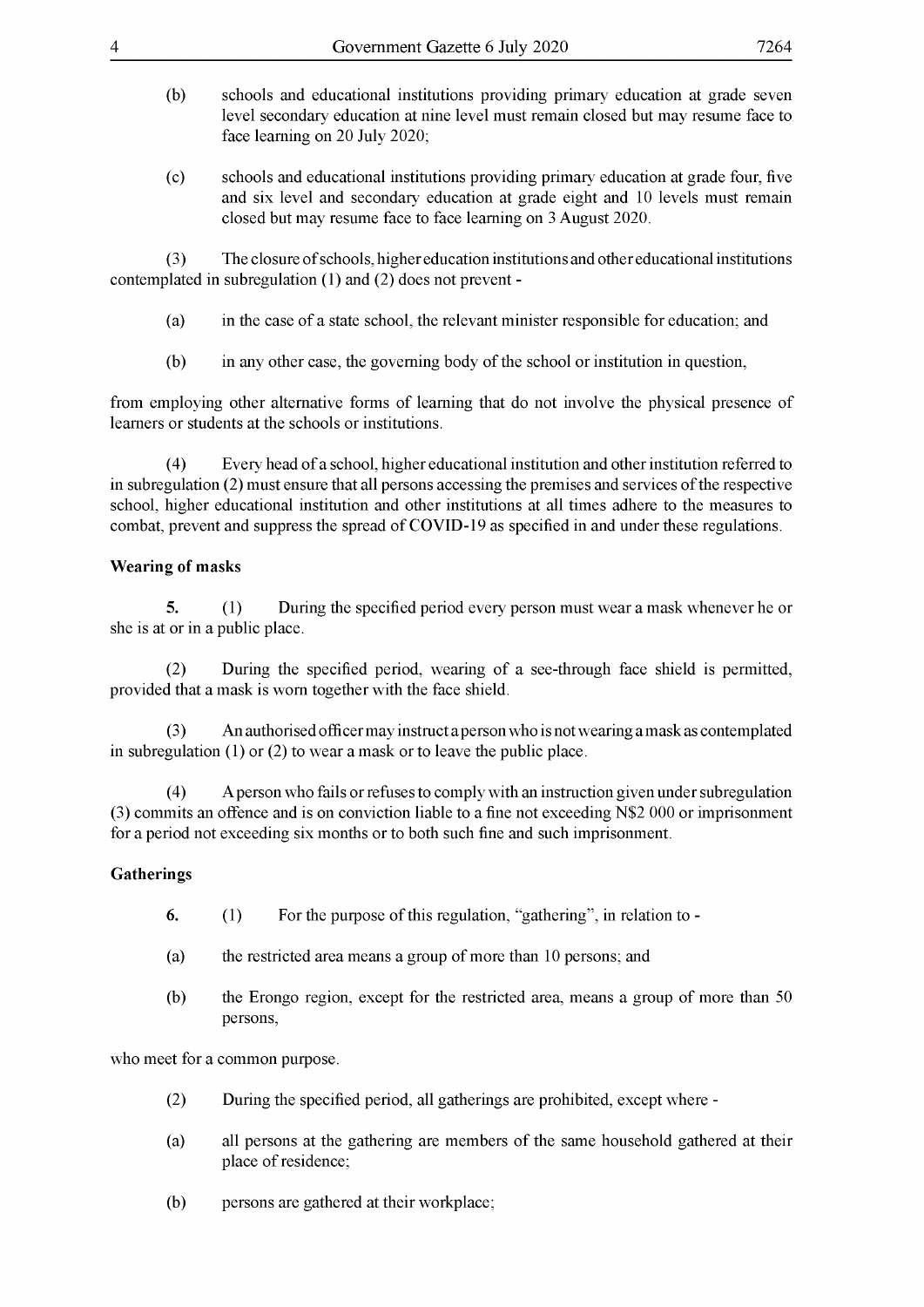- (c) the gathering is by a government institution at national, regional or local level or the Cabinet or the Parliament for purposes of its normal operations;
- (d) the gathering is for purposes of court or tribunal proceedings; or
- (e) a group of persons independently or coincidentally find themselves at a specific place.

(3) Persons who gather in the circumstances referred to in subregulation (2) must at all times adhere to the measures to combat, prevent and suppress the spread of COVID-19 as specified in and under these regulations.

(4) An authorised officer may instruct a gathering, other than a gathering referred to in subregulation (2), to disperse and may use all reasonable measures to cause a gathering or group to disperse.

(5) The person organising or hosting a gathering permitted in terms ofthis regulation, (except a gathering referred to in subregulation  $(2)(a)$  and  $(2)(e)$ ) must -

- (a) open and maintain a register of the persons who attend the gathering; or
- (b) ensure that the register of the persons referred to in paragraph (a) is opened and maintained,

for the purpose of recording the particulars of persons who attend the gathering.

(6) The persons who are required to open and maintain a register in accordance with subregulation (5) must -

- (a) keep the register in a safe place for the duration of the State of Emergency;
- (b) on request, make the register available for inspection by an authorised officer; and
- (c) treat the information provided under this regulation as confidential, and may not disclose that information to any other person except as provided in paragraph (b) or when required to so disclose it in terms of any law or by a court.

(7) The register referred to in subregulation (6) must contain the full name, identification number or passport number and telephone number or cellular phone number of each person who attended the gathering.

- (8) A person who -
- (a) facilitates, instigates or organises a gathering, except a gathering permitted by subregulation  $(2)$ ;
- (b) fails or refuses to obey an instruction issued under subregulation (4); or
- (c) fails or refuses to comply with subregulation (5) or (6),

commits an offence and is on conviction liable to a fine not exceeding N\$2 000 or to imprisonment not exceeding six months or to both such fine and imprisonment.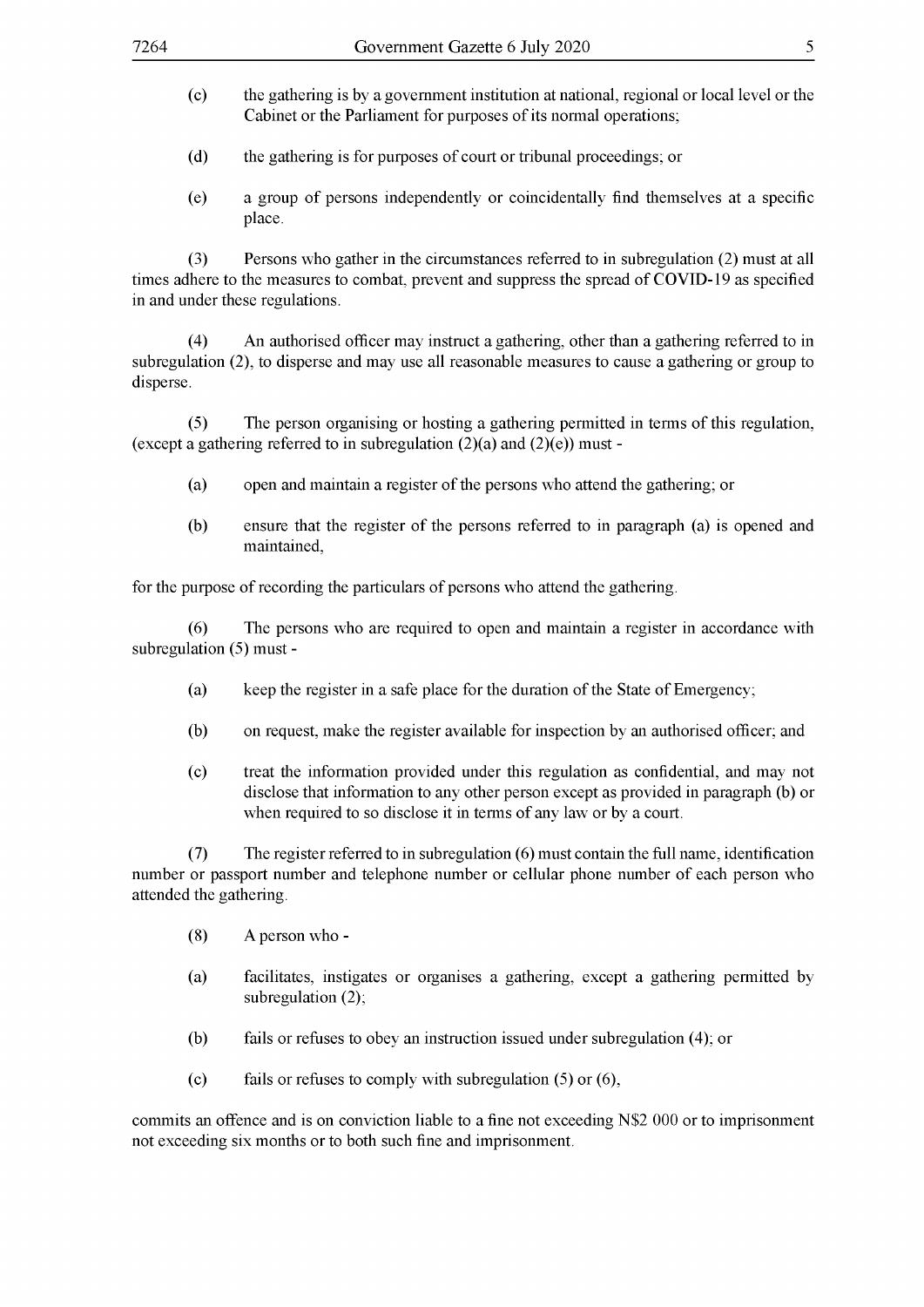#### **Restrictions relating to liquor**

**7.** (1) Despite any contrary condition applicable to any type of liquor licence issued under the Liquor Act, 1998 (Act No. 6 of 1998) during the specified period -

- (a) the sale of liquor in terms ofthat licence and the purchase of liquor may only take place -
	- (i) between the hours 12H00 and 18H00 on Mondays to Fridays;
	- (ii) between the hours of 09H00 and 13H00 on Saturday; and
	- (iii) ifthe liquor sold or purchased is not for consumption at the place ofsale or purchase; and
- (b) a person may not purchase or sell liquor on a Sunday or public holiday.

(2) Subsection (1) does not apply to the sale of liquor by the holder of a hotel liquor licence or a restaurant liquor licence issued under the Liquor Act, 1998 (Act No. 6 of 1998) and the holder of such licence is permitted to sell liquor on an on-consumption basis and in accordance with the conditions of the respective licence.

(3) A person who contravenes or fails to comply with a provision of subregulation (1) commits an offence and is on conviction liable to a fine not exceeding N\$2 000 or imprisonment for a period not exceeding six months or to both such fine and such imprisonment.

(4) An authorised officer who is a peace officer within the meaning of the Criminal Procedure Act, 1977 (Act No. 51 of 1977) may, without a warrant, seize any liquor that is suspected to have been sold or has been purchased in contravention of this regulation and the seized liquor must, subject to changes required in the context, be dealt with in accordance with the provisions of the Liquor Act, 1998 (Act No. 6 of 1998) as if it were liquor seized in terms of that Act.

#### **Restrictions relating to certain businesses, operations and activities**

**8.** (1) Subject to the provisions of regulation 7 and subregulation (3), all businesses, operations and activities, except those listed in subregulation (2), are permitted, during the specified period.

(2) During the specified period, the following businesses, operations and activities are prohibited:

- (a) contact sports, which for purposes ofthis regulation refersto sports in which players may directly or indirectly have physical contact, such as rugby, boxing, football, martial arts, or wrestling;
- (b) casinos and gambling houses; and
- (c) nightclubs.

(3) During the specified period, the following businesses, operations and activities are permitted subject to the condition that the people attending the event inclusive ofthe organisers do not exceed the applicable number of people stipulated for a gathering in regulation 6(1) and that the head of the institution or organiser keeps and maintains a register that contains the full name, identification number or passport number and telephone number or cellular phone number of each client or customer that visits the business or attends the event: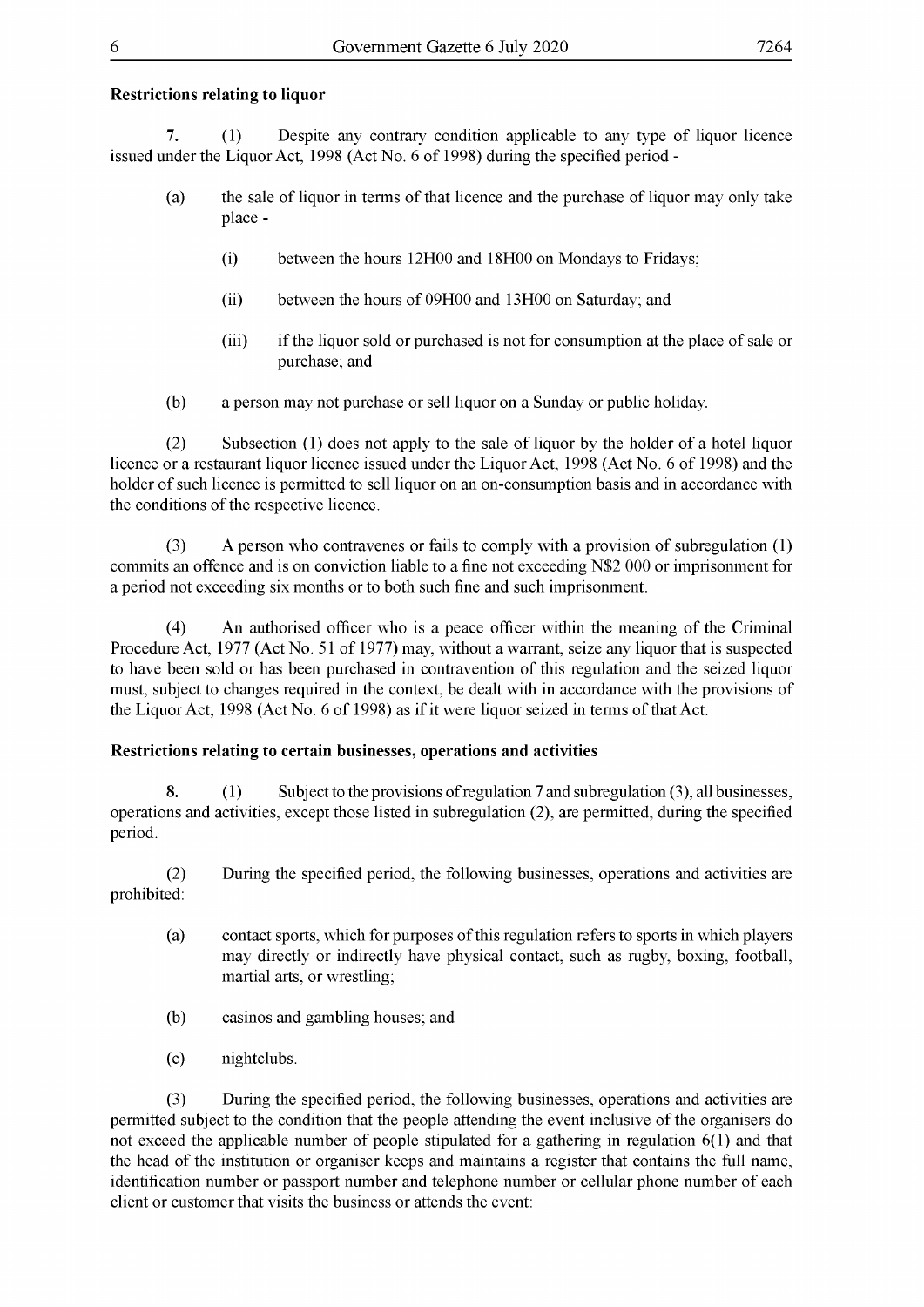- (a) sporting events, other than contact sports;
- (b) entertainment events and concerts; or
- (c) seminars, conferences, workshops and summits.

(4) Every head of institution of any business, operation and activity which is permitted during the specified period must ensure that the persons accessing the premises and services of the business, operation and activity at all times adhere to the measures to combat, prevent and suppress the spread of COVID-19 as specified in and under these regulations.

(5) A person who contravenes or fails to comply with the requirements of subregulation (2) or (3) commits an offence and is on conviction liable to a fine not exceeding N\$2 000 or to imprisonment for a period not exceeding six months or to both such fine and such imprisonment.

#### **Additional provisions relating to workplace**

**9.** (1) Heads ofinstitutions are encouraged to allow vulnerable employees to work from home, subject to suitable arrangements between the employer and employee.

(2) Heads of institutions are encouraged to provide masks to their employees.

(3) Heads of institutions must ensure that their employees at all times adhere to the measures to combat, prevent and suppress the spread of COVID-19 as specified in and under these regulations.

#### **Restrictions relating to entry into and departure from Erongo region**

**10.** (1) During the specified period, a person may not -

- (a) enter into the restricted area; or
- (b) depart from the restricted area to any other part of Namibia,

unless that person is in possession of a valid permit issued by a police officer under subregulation (3) and which permit the person must, on request by a police officer, produce to that police officer.

(2) Subregulation (1) is not construed as preventing a person from moving within the restricted area as long as that person complies with the requirements of these regulations relating to the movement of persons or goods.

- (3) Aperson who wishesto enterinto or depart from the restricted area, for purposes of-
- (a) receiving essential medical treatment which cannot reasonably be performed outside the restricted area and which cannot reasonably be postponed;
- (b) transporting essential goods;
- (c) performing an action necessary for the enforcement oflaw or public order;
- (d) maintaining or repairing infrastructure necessary or useful for the provision of essential goods or critical services;
- (e) performing a critical service that cannot reasonably be postponed; or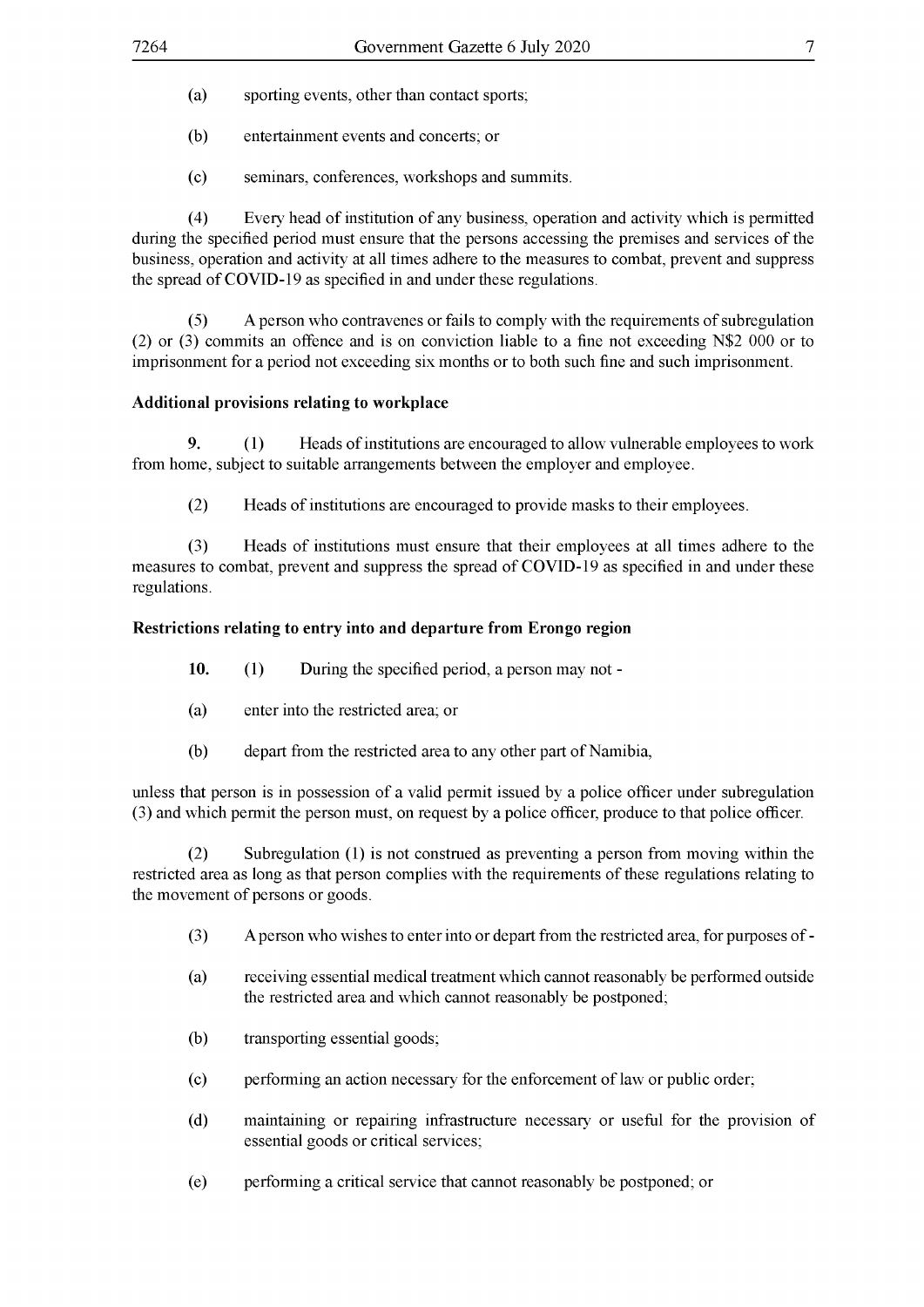(f) performing any other function or doing any other thing which the police officer considers sufficient to warrant the entering into or departing from the restricted area with due consideration of the fact that travel to and from the restricted area must be minimised,

may request a police officer nearest to that person or at the point of entry into or exit from the restricted area, to issue a permit authorising entry into or departure from the area.

- (4) A permit referred to in subregulation (3), may contain conditions relating to -
- (a) the entering of quarantine facilities at a designated place;
- (b) having a specified test taken at a specified place; and
- (c) entering isolation facilities if the result of the test indicates that the person is infected with COVID-19.

(5) The Inspector-General of the Namibian Police may after consultation with the Executive Director of the Ministry of Health and Social Services issue directives to police officers relating to the issuing of permits, which directives must be consistent with these regulations, and which Directives may require consultation with any functionary indicated therein.

(6) During the specified period, a person entering into or departing from the Erongo region orthe restricted area must, at every point where so required by an authorised officer, enter into a register kept by an authorised officer, the particulars that are specified in that register.

(7) A person who contravenes or fails to comply with subregulation (1) or (6), or fails to comply with a condition imposed under subregulation (4), commits an offence and is on conviction liable to a fine not exceeding N\$2 000 or to imprisonment for a period not exceeding six months or to both such fine and such imprisonment.

(8) Ifan authorised officerfinds a person under circumstances which create a reasonable suspicion that the person is likely to contravene subregulation (1) or (6) , that authorised officer may instruct the person to stop the journey in question and failure to obey such an instruction is deemed to be a contravention of, or failure to comply with that subregulation, and that person is liable to the penalties provided for in subregulation (7).

#### **Public transport**

**11.** (1) A person may not provide a public transport service to any passenger or transport any passenger for reward if such transport would have the effect that any such passenger contravenes regulation 10(1).

(2) A person commits an offence ifthat person contravenes subregulation (1) and is on conviction liable to a fine not exceeding N\$2 000 or to imprisonment for a period not exceeding six months or to both such fine and such imprisonment.

#### **Offences and penalties**

- **12.** (1) A person commits an offence if that person -
- (a) not being an authorised officer, by words, conduct or demeanour falsely represents himself or herself to be an authorised officer;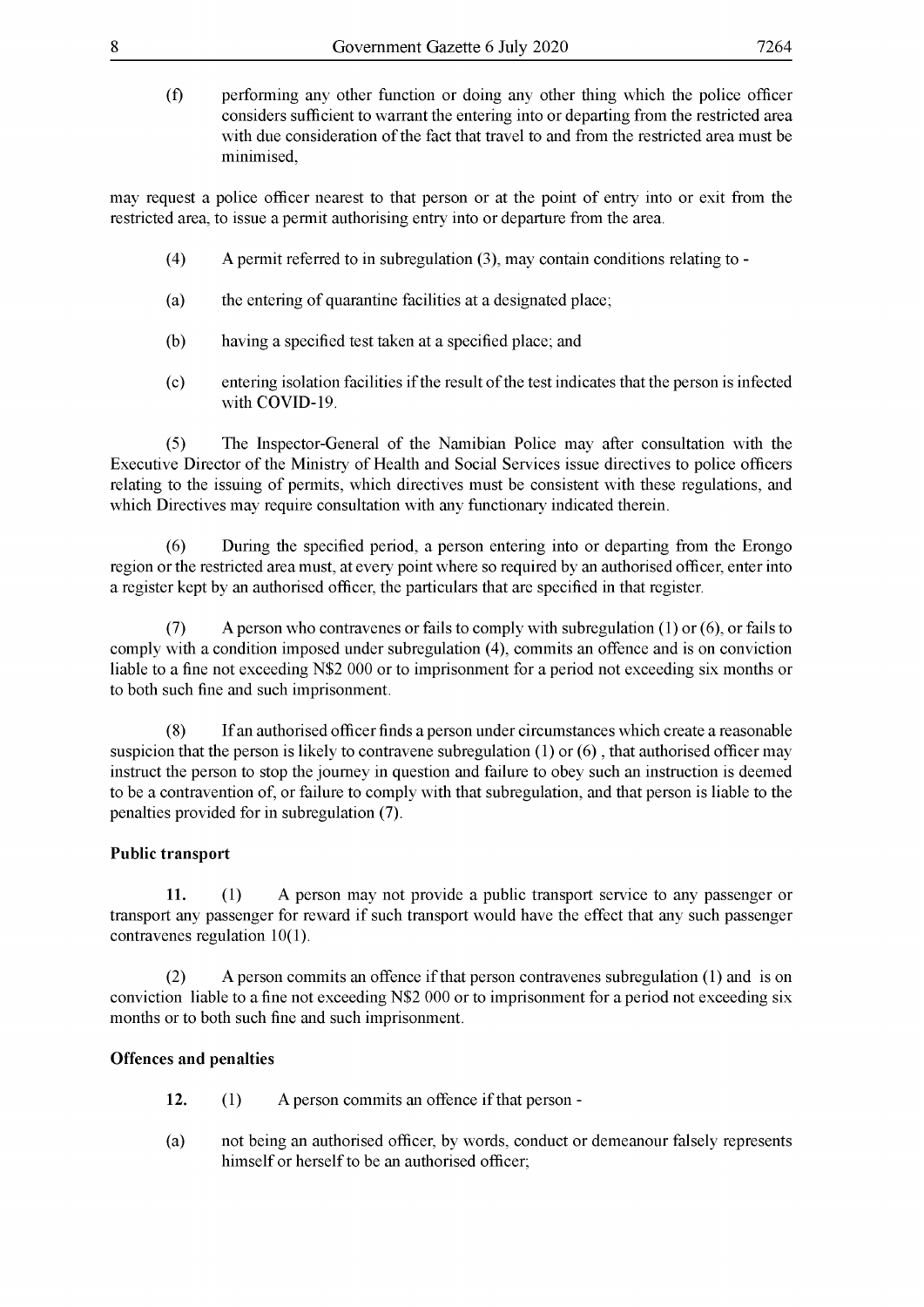- (b) hinders, obstructs or improperly attempts to influence an authorised officer when exercising or performing a power or function conferred or imposed by or under these regulations or another law;
- (c) furnishes or gives false or misleading information to an authorised officer; or
- (d) does anything calculated to improperly influence an authorised officer concerning a matter connected with the functions of the authorised officer.

(2) A person commits an offence if that person, through any form of media, including social media, knowingly or without having taken reasonable steps to ascertain the correctness of any information -

- (a) publishes any false or misleading statement about the COVID-19 status of any person; or
- (b) publishes any false or misleading statement, in connection with measures to combat, prevent and suppress COVID-19 as specified in and under these regulations.

(3) A person convicted of an offence referred to in subregulation (1) or (2) is liable to a fine not exceeding N\$2 000 or to imprisonment for a period not exceeding six months or to both such fine and such imprisonment.

#### **Savings and transitional provisions**

**13.** Anything done under the provisions of the State of Emergency Regulations published under Proclamation No. 9 of 28 March 2020, the Stage 1: State of Emergency - Covid-19 Regulations: Erongo Region published under Proclamation No. 24 of <sup>8</sup> June 2020 or the Stage 3: State of Emergency Covid-19 Regulations: Erongo Region published under Proclamation No. 26 of 22 June 2020 and that could have been done under these regulations is regarded as having been done under a corresponding provision of these regulations.

#### **Applicability of certain provisions of State of Emergency-COVID-19 Regulations**

**14.** For the purposes of regulation 2 of the Stage 4: State of Emergency COVID-19 regulations published under Proclamation No. 28 of 28 June 2020 the specified period referred to in that regulation is deemed to refer to the specified period referred to in regulation 3.

#### **Regulations to bind State**

**15.** These regulations bind the State.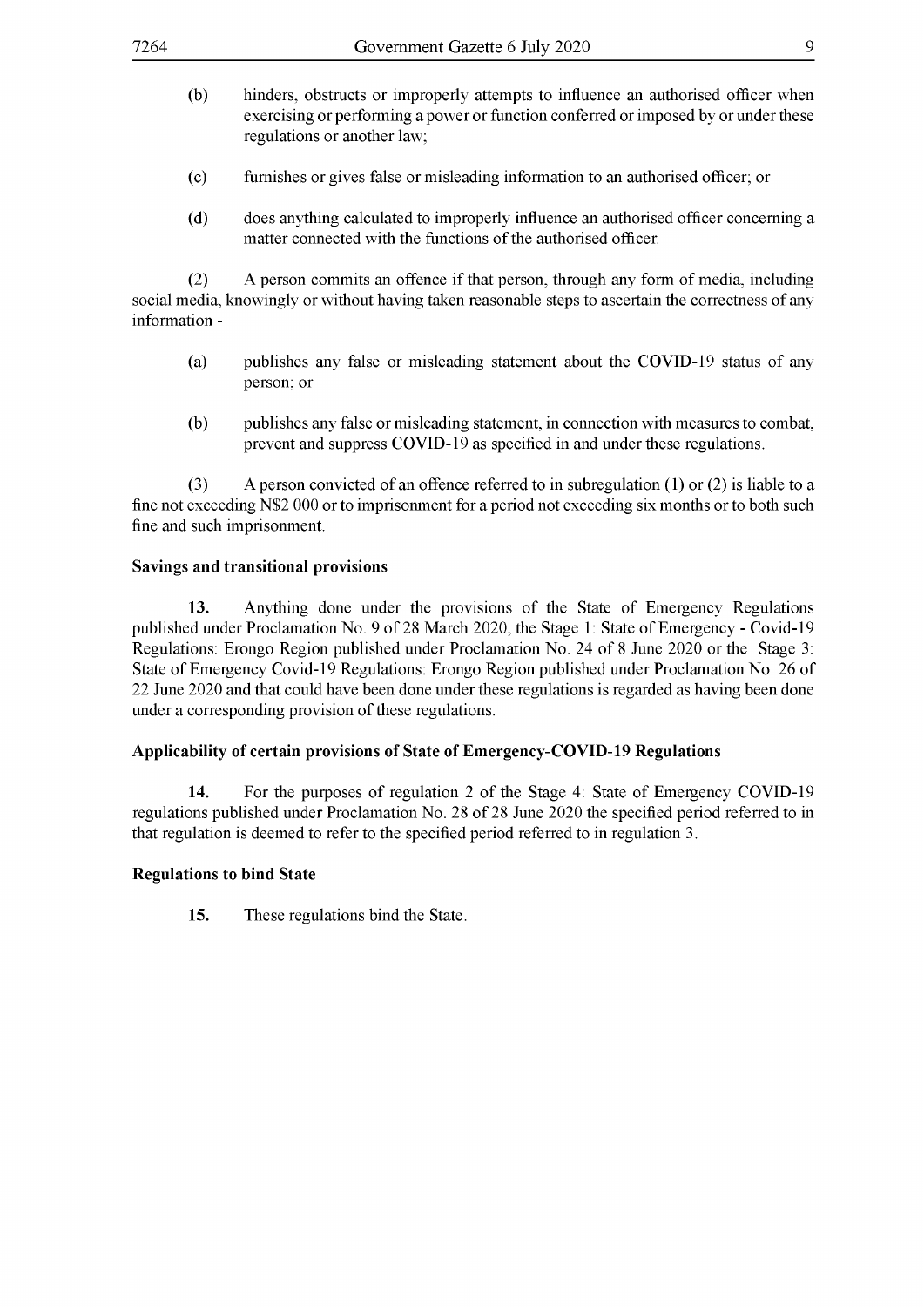#### ANNEXUREA CRITICAL SERVICES (Regulation 1)

#### PART <sup>1</sup>

- 1. Ambulance services
- 2. Casualties services
- 3. Theatre Services
- 4. Intensive Care Unit (ICU) services
- 5. Hospital Wards
- 6. Laboratory Services
- 7. Pharmaceutical services
- 8. Dental Services
- 9. Radiography services
- 10. Physiotherapy services
- 11. Mortuary services
- 12. Medical services including medical specialised services
- 13. Hospital Kitchen Services
- 14. Hospital laundry services
- 15. Emergency management services
- 16. Disaster management services
- 17. Potable water services
- 18. Waste water management services
- 19. Scientific services
- 20. Electricity distribution services
- 21. Electricity operation services
- 22. Electricity maintenance services
- 23. Electricity transmission services
- 24. Electricity network operation services
- 25. Electricity system operation services
- 26. Electricity system security and planning services
- 27. Electricity engineering services
- 28. Electricity energy trading services
- 29. Air navigation services
- 30. Air traffic management services
- 31. Communication navigation and surveillance system services
- 32. Search and rescue services
- 33. Aeronautical information services
- 34. Meteorological services for air navigation services

#### PART 2

#### **1. Agriculture and forestry**

Agricultural production and value chains (animal husbandry, agronomic and horticulture) supply related operations, including farming, veterinary and phyto-sanitary provider services, pest control services, feed and chemical and fertilizer providers. Millers and logistics services.

#### **2. Fishing**

Harvesting offish (including artisanal fishing other than for leisure), cultivation offish and value chain activities relating to fish, as part of food production for Namibia and for export; maintenance of fishing vessels and maintenance of fishing processing plants.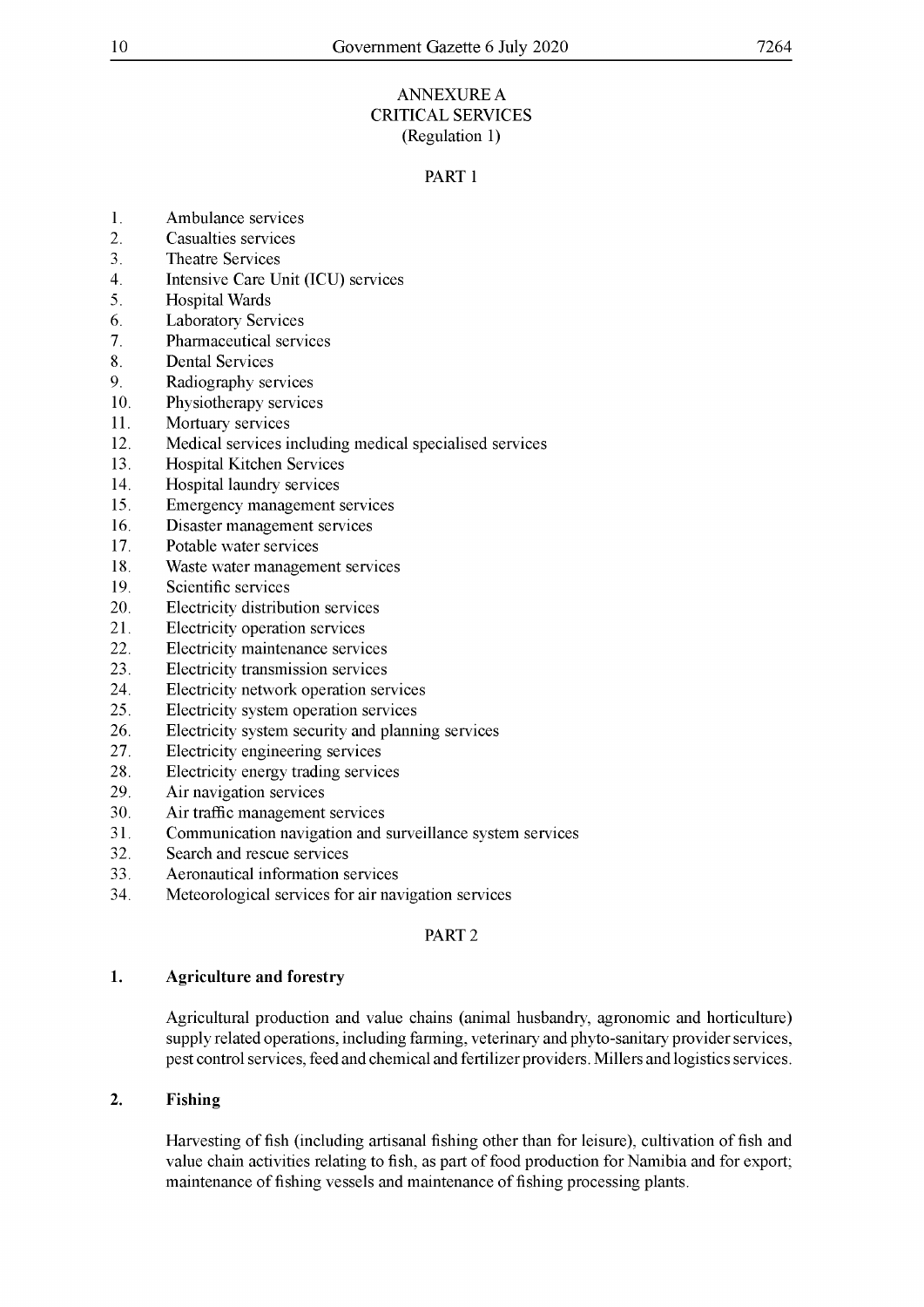Mining and related activities to maintain mining operations including critical maintenance work on plant and equipment. Normal mining operations, including value chain activities, will be allowed.

#### **4. Manufacturing**

Manufacturing of health related products, hygiene and sanitary related products, supplies, devices, equipment, and medicines, including complementary health products and supplements; food, non-alcoholic beverages and essential products, as well as essential inputs thereto. This includes production for exporting the same product categories. Production for disposable health and hygiene and sanitary related products, as well as for the production of packaging for essential health and food supply chains. Food, beverages and essential goods manufacturing and processing facilities, to the extent they are supporting essential or critical business continuity services to fight COVID-19.

#### **5. Electricity, gas, steam and air conditioning supply**

Public and private organisations, their staff and service providers essential to the generation, transmission and distribution of electricity, fuel, gas, steam and air conditioning will need to continue to operate. This includes local authorities and regional councils, and the suppliers oflogistics, feedstock and maintenance will be required to continue to operate and provide security of electricity supply.

#### **6. Water supply, purification, desalination, sewerage, waste management and remediation activities**

Public and private organisations, their staff and service providers essential to the security of supply of bulk and potable water and sanitation must continue to operate and provide vital water and sanitation services. This includes local authorities and regional councils and those involved in the supply of materials, chemicals and related equipment.

#### **7. Construction**

Any maintenance support requirements for retailers, manufacturers producing essential goods, support to medical services; any construction that cannot be reasonably postponed; plumbing and electrical services, security installations and maintenance, water treatment and sewerage. Building of medical infrastructures and quarantine camps in support of essential goods and critical services to fight COVID-19.

#### **8. Wholesale and retail trade, repair of motor vehicles and motorcycles**

Retail, wholesale, supermarkets, the open markets and informal traders, home kiosks for food and essential goods. Essential hygiene goods include: toilet paper, cleaners, sanitizers and disinfectants, personal hygiene products, and essential supplies for those taking care ofthe sick and elderly and in order for people to remain healthy. All services related to the repair of motor vehicles and motorcycles to continue in as far as they are providing support to the fight against COVID-19.

#### **9. Transportation, logistics and storage**

Warehousing, transport (including courier services), distribution, cold storage and logistics for essential goods, production inputs and health related goods. This includes operations at all entry points. Humanitarian and relief functions in the fight against COVID-19 will be permitted.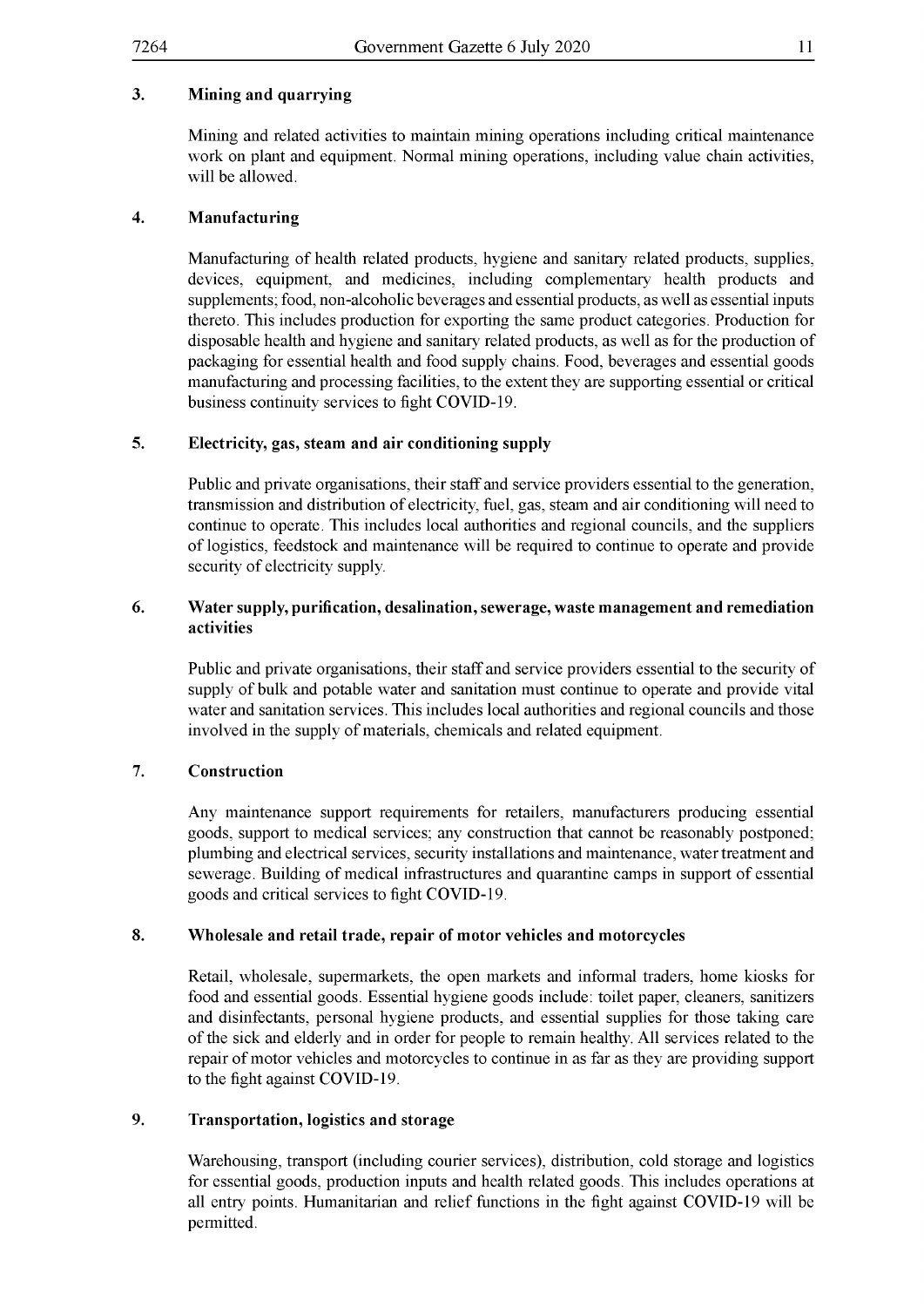#### **10. Accommodation and food service activities**

To the extent that they are supporting essential or critical business continuity services relating to the fight of the COVID-19 subject to take away and not dinning in restaurants.

#### **11. Information and communication**

Communication and media services on screen, television, radio, print, broadcast and online.

#### **12. Legal, financial, banking, social security and insurance activities**

Legal, court, financial, banking and insurance services and health funders required to finance and support essential and critical business continuity and provide short term bridging finance to people and businesses during the restricted period.

#### **13. Professional, scientific and technical activities**

Professional, scientific and technical services, to the extent thatthey are providing support in the COVID-19 response, essential and critical services.

#### **14. Support service activities**

Private services to the extent that they are providing support in the COVID-19 response, essential and critical business continuity services.

#### **15. Public administration, defense, safety and security**

Public Office Bearers, personnel and functionaries at national, regional and local levels to the extent that they are providing support in the COVID-19 response, essential and critical business continuity services. Safety and security services protecting people and property.

#### **16. Human health and social work activities**

All centers providing life and health services; energy, food and water supply, social, transactional, communications, law and order and international critical business continuity services. Care services relating to the sick, frail, children, or other vulnerable persons, in a home or homestead; and care facilities for children of critical service workers.

#### **17. Information communications technology**

Data centers, fiber optic infrastructure, towers and antennae will need to operate at high efficiency to ensure connectivity remains stable.

#### **ANNEXURE B** ESSENTIAL GOODS (Regulation 1)

#### 1. Food:

- (a) any food product, including water and non-alcoholic beverages;
- (b) animal food; and
- (c) chemicals, packaging and ancillary products used in the production of any food product.